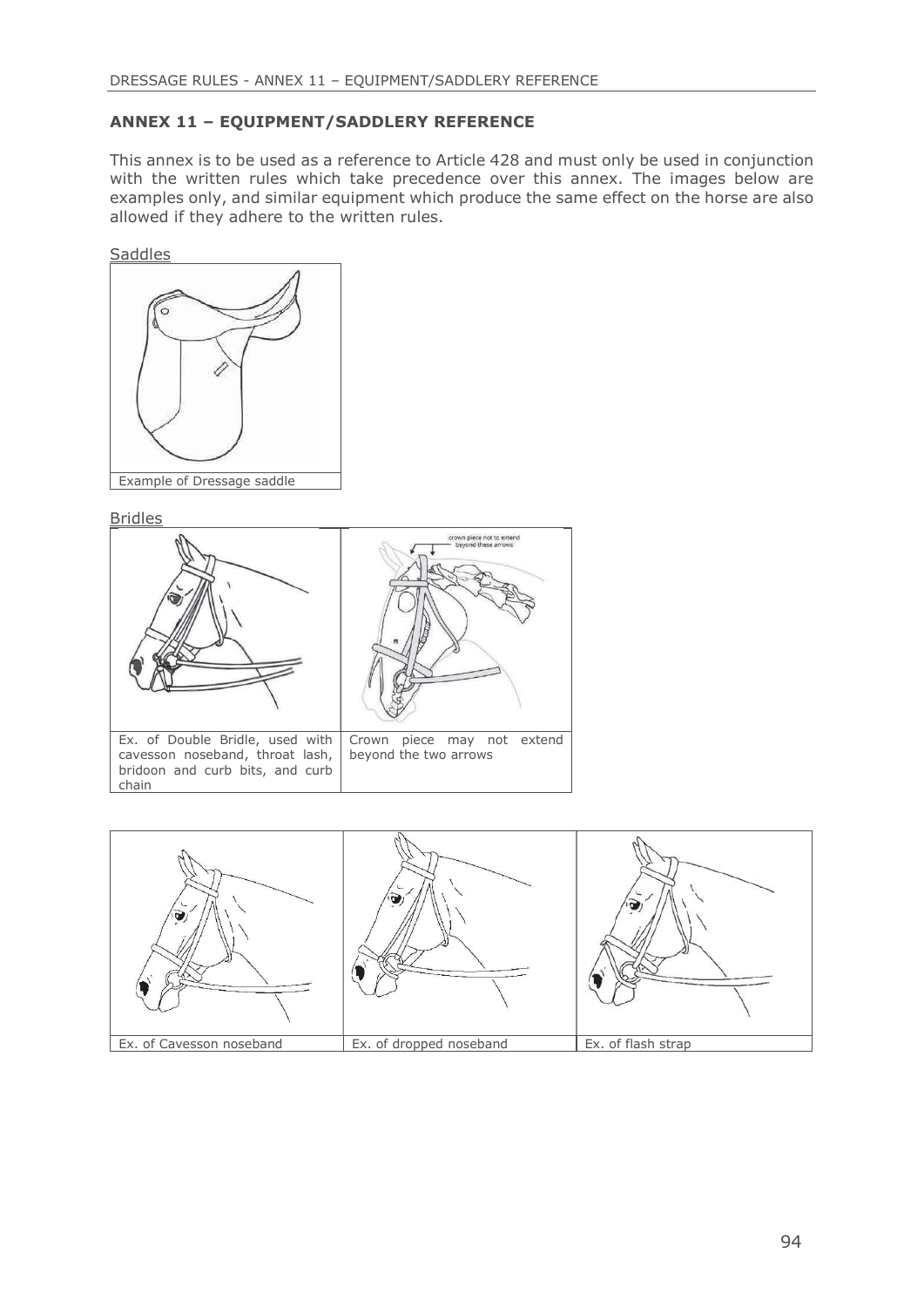

## **Bits**

Cheek Pieces:



Mouthpieces: